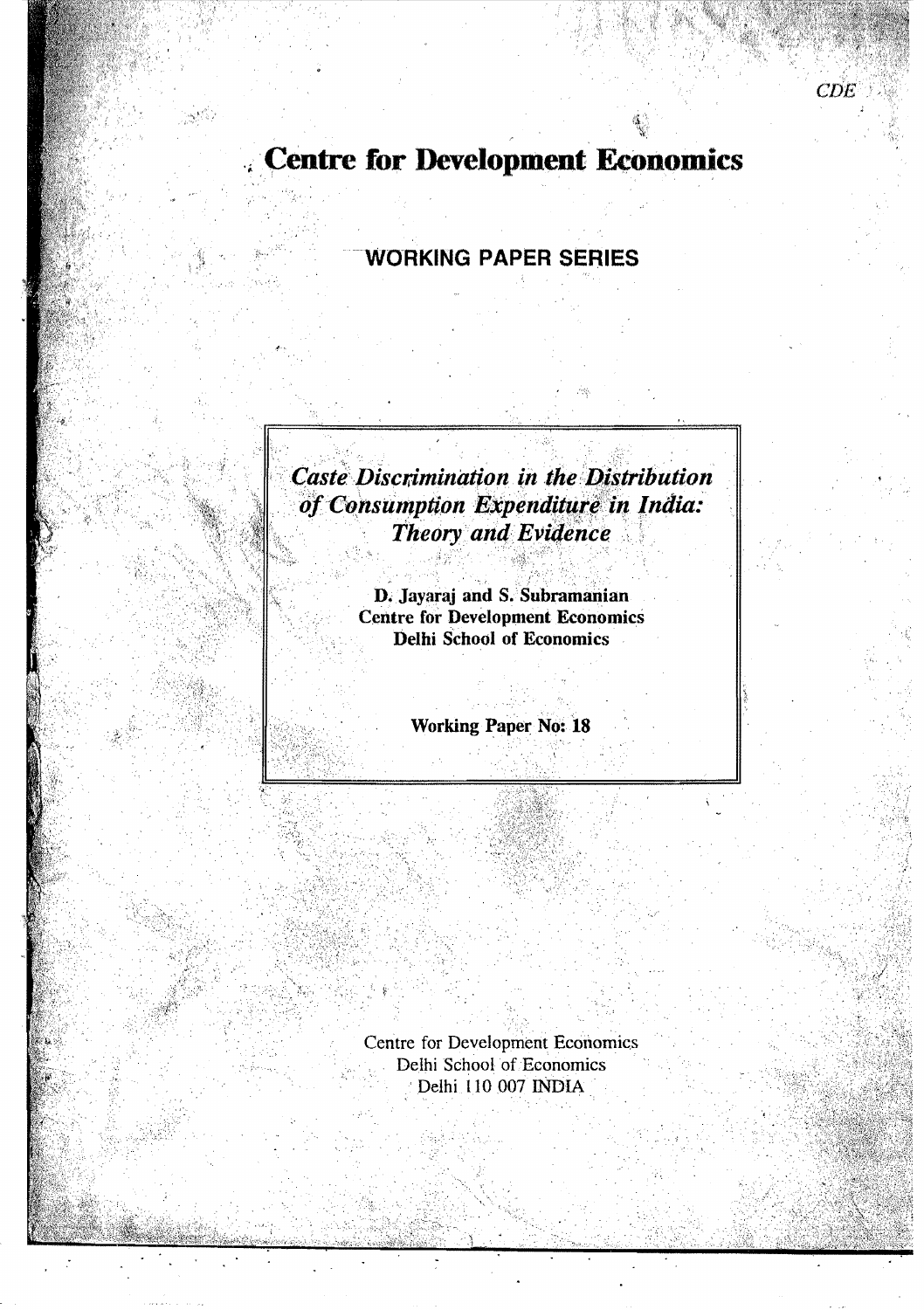#### CASTE DISCRIMINATION IN THE DISTRIBUTION OF CONSUMPTION EXPENDITURE IN INDIA: THEORY AND EVIDENCE

## by *D. Jayaraj and* **S.** *Subramanian*

(Madras Institute of Development Studies)

Acknowledgement : We owe a considerable debt of gratitude to Professor Prasanta Pattanaik, in collaboration with whom we are presently working on paper dealing with the measurement of discrimination; in the present paper we have drawn liberally on Professor Pattanaik's ideas. We would like to acknowledge the hospitality of Centre for Development Economics for having made this work possible. It goes without saying that we alone are responsible for the errors in this paper.

1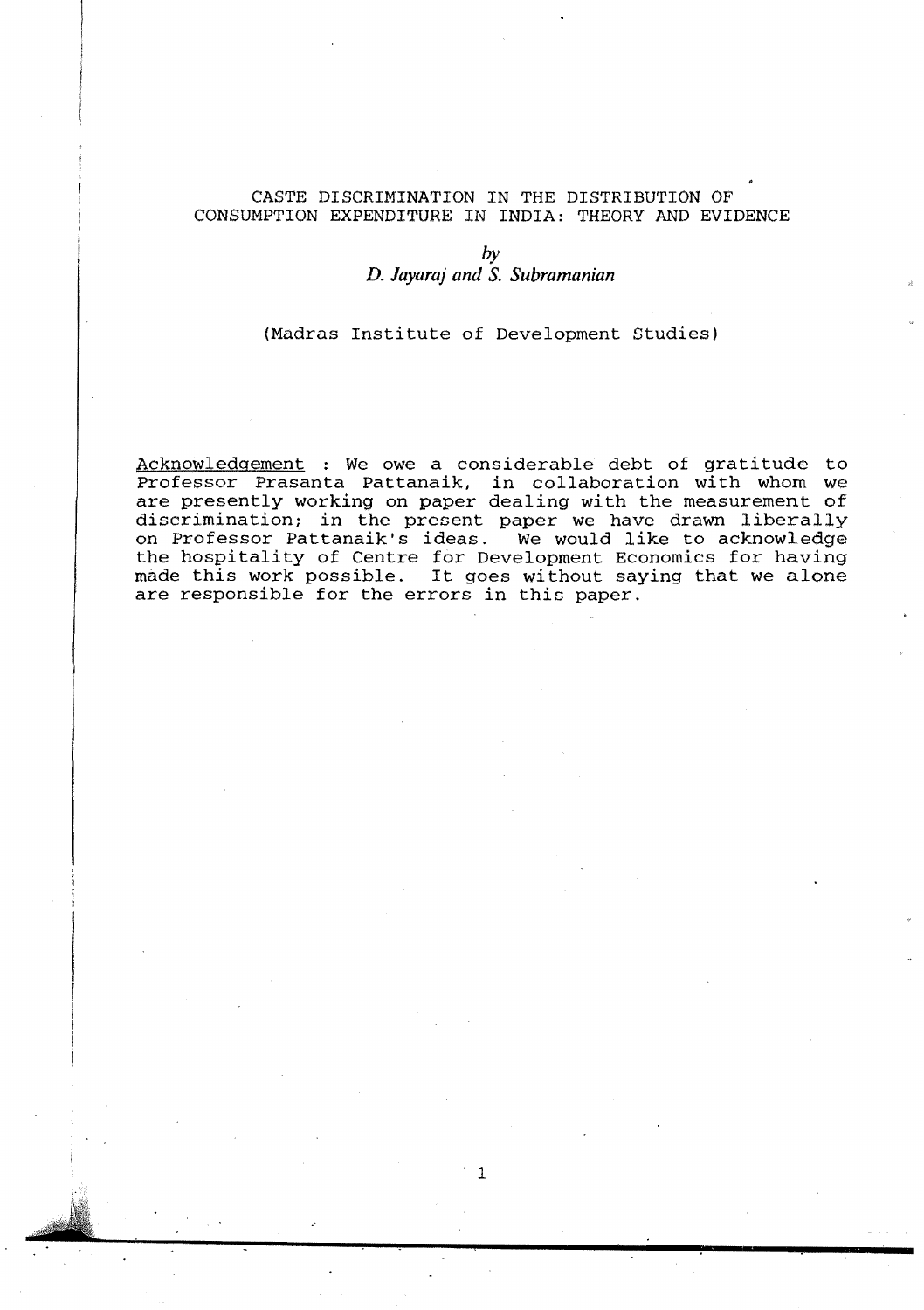## CASTE-DISCRIMINATION IN THE DIsTRIBUTION OF CONSUMPTION EXPENDITURE IN INDIA; THEORY AND EVIDENCE

### 1. MOTIVATION

While a great deal of work has been done by economists on the measurement of inequality and poverty, rather less appears to have been done with respect to a related phenomenon  $-$  that of 'discrimination'. Much of the work in this area - with specific reference to segregation - has been undertaken by sociologists (see, for example, the seminal contributions of Duncan and Duncan  $(1955a, 1995b)$ .

In this paper We discuss a number of real-valued indices of discrimination, measured - for specificity - along the dimension of income. At this juncture it might be as well to issue a caveat to the effect that the term 'discrimination' carries with it connotations of intentionality which it may be hard to infer from a consideration of outcomes. Those who feel uncomfortable with the use of the term 'discrimination' may simply wish to replace it with the more neutral term 'relative disadvantage'. Now that this qualification is in place, we shall continue to employ the term 'discrimination' without further outbreaks of defensiveness.

In this paper we also seek a concrete application of our measurement - related concerns. This we do by estimating the extent of discrimination that obtains, in rural India, with respect to the distrihution of consumption expenditure between the scheduled castes and tribes on the one hand, and the rest of the population, on the other  $1$ <sup>2</sup>. It must be emphasized that our

2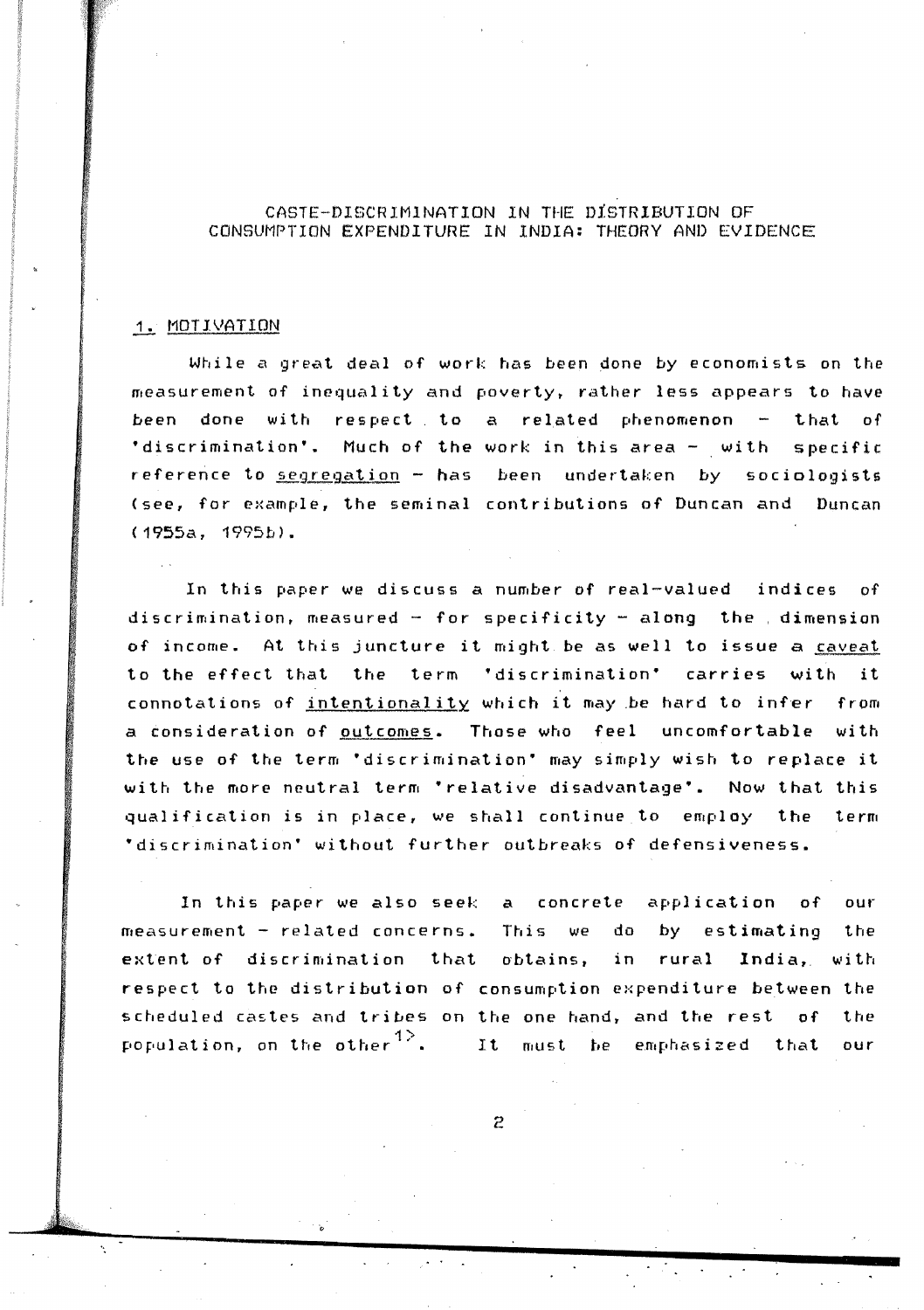2.2 Some Real-Valued Indices of Discrimination

In what follows, we present a set of five discrimination indices  $D^{k}(k=1,\ldots,5)$  which, we believe, are intuitively fairly immediately plausible. The first of these indices is given by !  $D^1(s^9) = 1 - \mu^{5^9}/\mu$ .

where  $\mu$ <sup>5</sub>9</sup> is the mean income of the reference group s<sup>9</sup>. D<sup>1</sup> simply measures the proportionate deviation of the mean income of the reference group from the overall mean income. If  $\mu^{\mathsf{s}}^{\mathsf{g}}$ is less than  $\mu$ ,  $D^1(s^9)$  is positive, and we have a case of 'discrimination against' the reference group; and the other way around if  $\mu^{\mathsf{s}^{\mathsf{g}}}$ greater than  $\mu$ .  $D^1$  is a very elementary index, and hardly requires any further explication. By taking the median and the mode, rather than the mean, as the relevant measure of central tendency, we can generate the following two simple variants of  $D^1$ :

$$
D^{2}(s^{g}) = 1 - m^{g^{g}} / m;
$$

 $D^{3}(5^{9}) = 1-M^{5^{9}}$  / M.

 $\ldots$  (2.4)

 $\mathbf{r}$ 

F

 $\overline{L}$ 

 $\mathbf I$ 

N ь

 $\mathbf{a}$ 

t  $\mathbf{H}$ 

 $\ldots$  (2.3)

If  $F^{S^{\mathbf{G}}}(x_i)$  is the cumulative proportion of the reference-group population with incomes not exceeding  $x_i$ , and  $F(x_i)$  is the cumulative proportion of the entire population with incomes not .exceeding  $x_i$ , then it is easy to verify that  $p^4$  is given by:

$$
D^{1}(s^{g}) = \frac{1}{\mu} \sum_{i \in T} CF^{s^{g}}(x_{i}) - F(x_{i}) J(x_{i+1} - x_{i}), \qquad (2.5)
$$

where we adopt the convention that  $x_{n+1} = 0^{2}$ . In obvious notation, and employing the continuous analogue of the discrete distribution we have thus far used, we obtain the following from  $(2.5)$ :

5